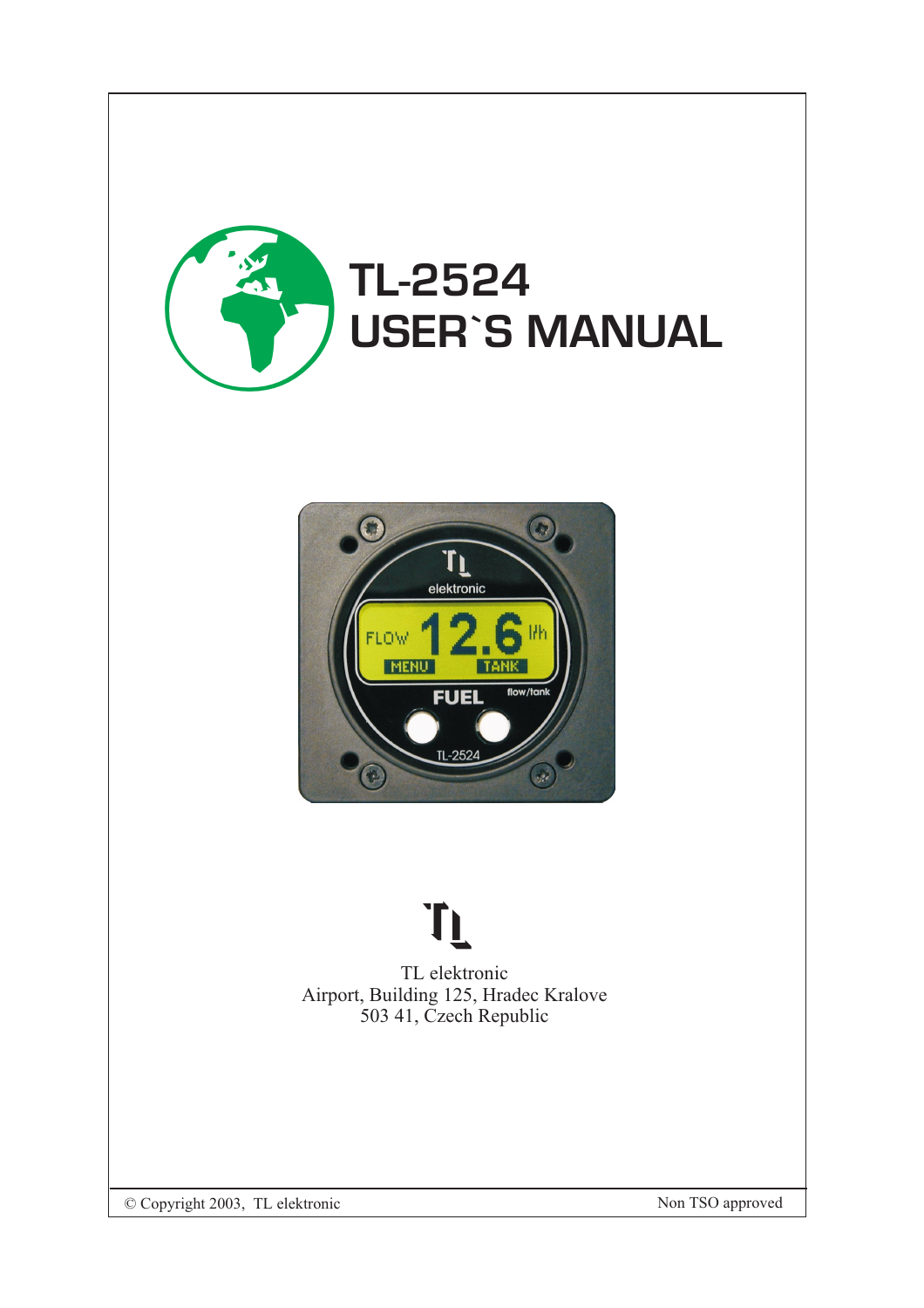#### © Copyright 2003-2006 TL elektronic All Rights Reserved

Except as expressly provided below, no part of this manual may be downloaded, transmitted, copied, reproduced, disseminated or stored in any storage medium, for any purpose without the express prior written consent of the TL elektronic company. Address your questions about the technical information to TL elektronic. Other information about sale, distribution should be directed to our exclusive distributors (see World Distributor list on our website).

> Producer's address: TL elektronic Inc. Airport, Building 125, 503 41 Hradec Kralove, Czech Republic Fax: +420 49 548 23 94 E-mail: info@tl-elektronic.com Web Site Address: www.tl-elektronic.com

#### Please, send your e-mail address to customer@tl-elektronic.com to receive the latest information about software upgrade.

Send your ideas to innovation@tl-elektronic.com. We will evaluate your suggestion and provide an update.

| <b>Revision</b> | <b>Revision</b><br>date | <b>Description</b>     | ECO# | <b>Insertion</b><br>date | By |
|-----------------|-------------------------|------------------------|------|--------------------------|----|
| А               | 1/6/03                  | <b>Initial Release</b> |      |                          |    |
| B               | 1/7/04                  | Language correction    | 0001 |                          |    |
|                 |                         |                        |      |                          |    |
|                 |                         |                        |      |                          |    |

#### Record of revision

Windows is registered trademark of Microsoft Corporation. All trademarks and registered trademarks are acknowledged. SchecK® is registered trademark of TL elektronic. iFamilyÆ is registered trademark of TL elektronic. sModern® is registered trademark of TL elektronic.

All information in this User's manual is subject to change without prior notice.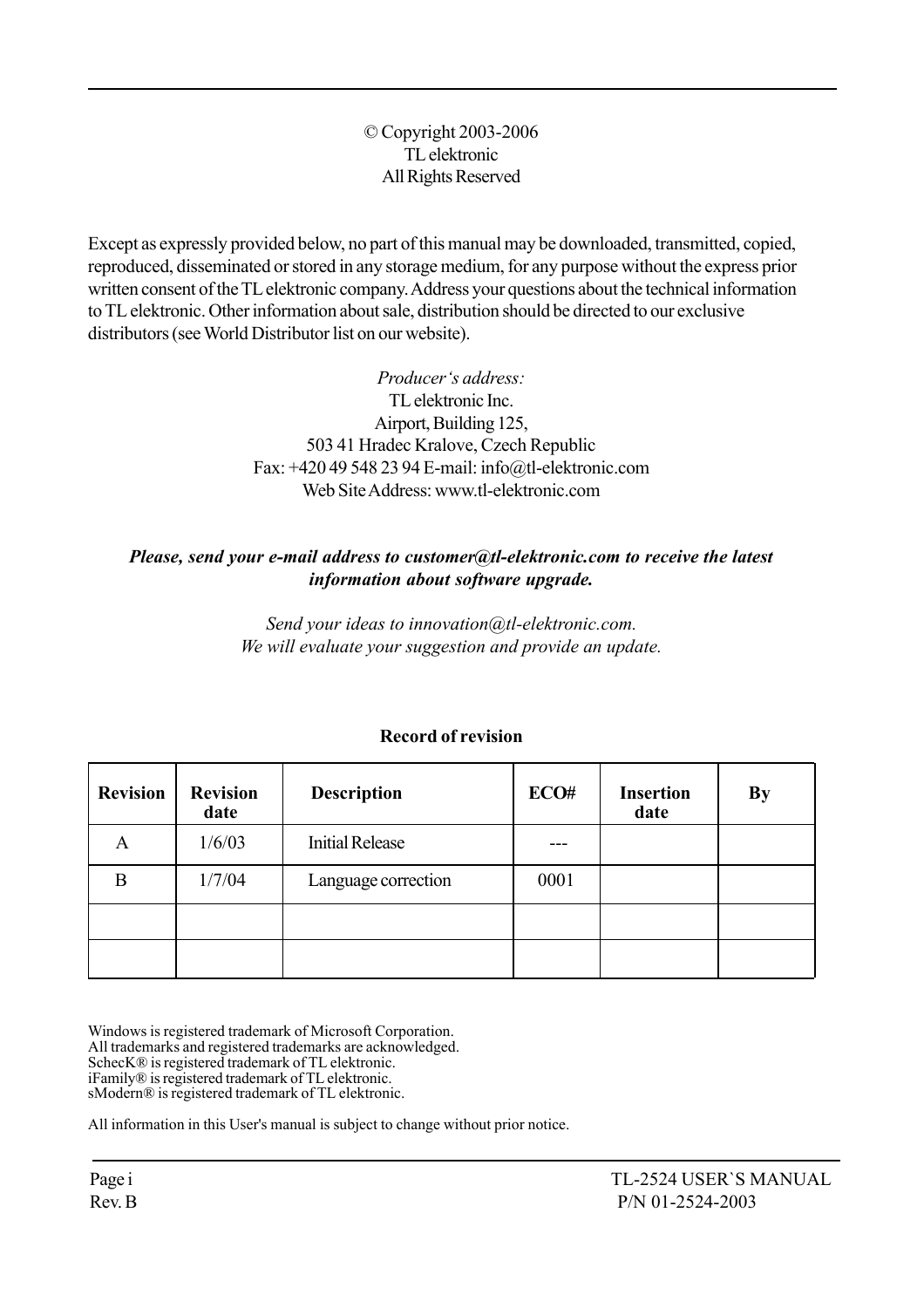# **TABLE OF CONTENTS**

| 1. GENERAL DESCRIPTION     |         |
|----------------------------|---------|
|                            | $1 - 1$ |
|                            | $1 - 1$ |
|                            |         |
|                            |         |
|                            |         |
|                            | $1 - 3$ |
|                            |         |
| 2. INSTALLATION            |         |
|                            |         |
|                            |         |
|                            |         |
|                            |         |
|                            |         |
|                            |         |
| 3. SYSTEM INTERCONNECT     |         |
|                            |         |
|                            |         |
|                            |         |
|                            |         |
| 4. NAV-MENU DESCRIPTION    |         |
|                            | $4 - 1$ |
|                            |         |
| 5. INSTRUMENT SETUP        |         |
|                            |         |
|                            |         |
|                            |         |
|                            |         |
|                            |         |
|                            | $5 - 3$ |
|                            |         |
|                            |         |
|                            | $5 - 4$ |
|                            | $5 - 4$ |
|                            | $5 - 4$ |
|                            | $5 - 4$ |
|                            |         |
| <b>6. OPERATION MANUAL</b> |         |
|                            | $6-1$   |
|                            | $6-1$   |
|                            | $6 - 2$ |
|                            |         |
|                            |         |
|                            | $6 - 3$ |
| 7. SchecK DESCRIPTION      |         |
|                            |         |
|                            |         |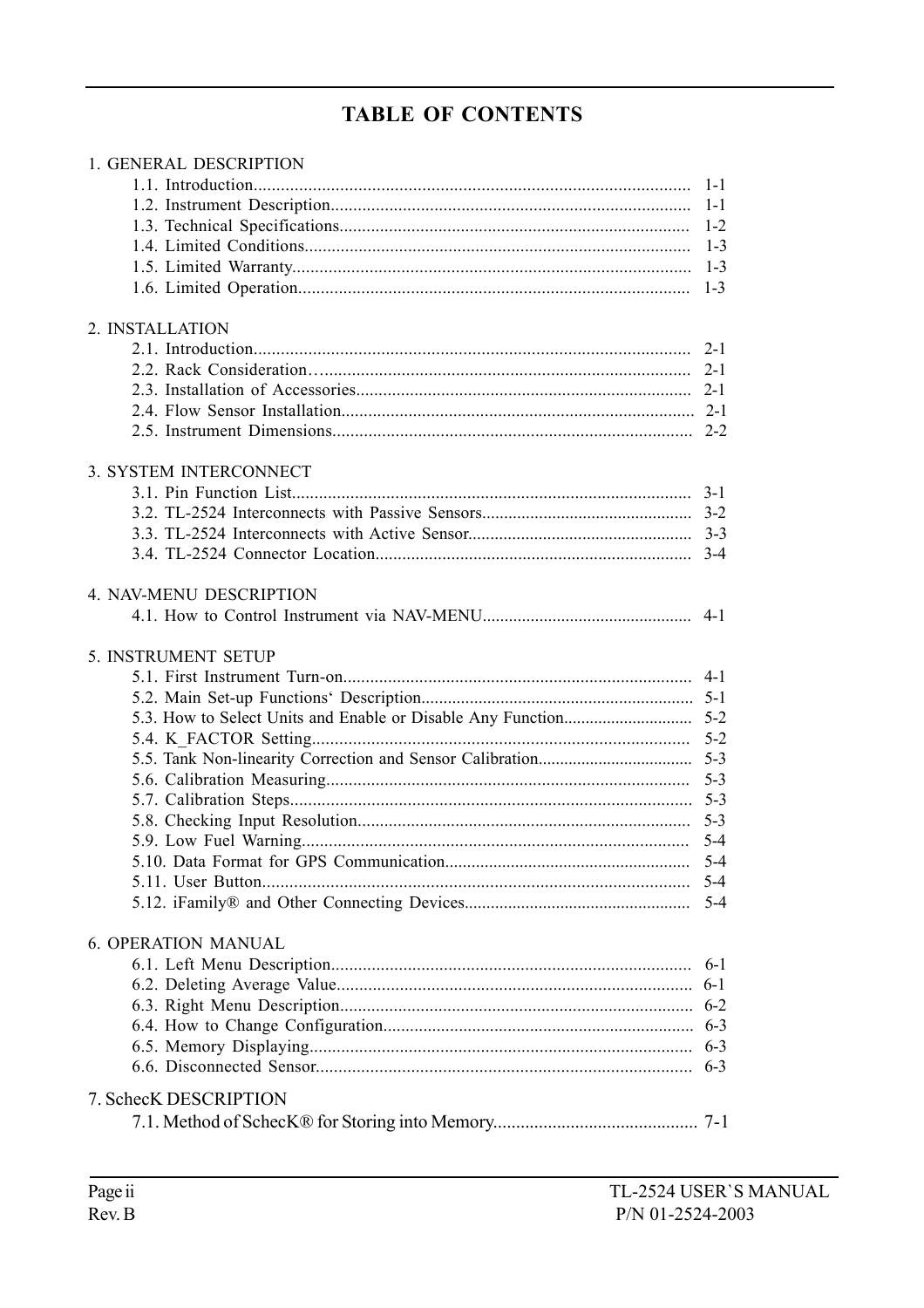#### 1. GENERAL DESCRIPTION

#### 1.1. INTRODUCTION

This manual describes the physical, mechanical and electrical features and functions of the TL-2524 Fuel Computer.

#### 1.2. INSTRUMENT DESCRIPTION

The TL-2524 is complete fuel management. The instrument incorporates an input for the flow sensor, two inputs for the fuel quantity sensors, an input for the pressure sensor, and also an input and an output to the GPS, which enables the transmission of the actual fuel flow from the TL-2524 and receiving the actual ground speed for the calculation of the consumption per 100 km (flow per 100 miles).

The TL-2524 incorporates a 2,000-line long-term memory and SchecK memory (see page 5-4) for storing the measured values at 0.1 to 60 second sample rate.

The TL-2524 checks all measured values at two levels - for a warning and an alarm limit signalization. When the alarm warning has been activated, the instrument will display a Service message with a code of the exceeded values after the next turn-on to inform the user to contact an engine service.

The User button can be programmed in the main set-up for the quick display of any measured value or for the quick switch to another function. It is possible to download the measured values from the instrument via the serial cable RS-232c into your PC.

#### 1.3. TECHNICAL SPECIFICATIONS

The producer guarantees all stated technical parameters only when the instrument is installed by an authorized service or an aircraft manufacturer.

| Width                                             | $71$ mm $(2.795$ inches)                            |
|---------------------------------------------------|-----------------------------------------------------|
| $67$ mm $(2.637$ inches)<br><b>Height</b>         |                                                     |
| Depth                                             | 82mm (3.228 inches) including connectors with cover |
| 57mm (2.244 inches) diameter<br><b>Panel hole</b> |                                                     |
| TL-2524 Weight                                    | $0.25 \text{ kg} (0.77 \text{ lbs})$                |
| <b>TL-2524 Harness</b>                            | $0.05 \text{ kg} (0.11 \text{ lbs})$                |

#### 1.3.1 Physical characteristics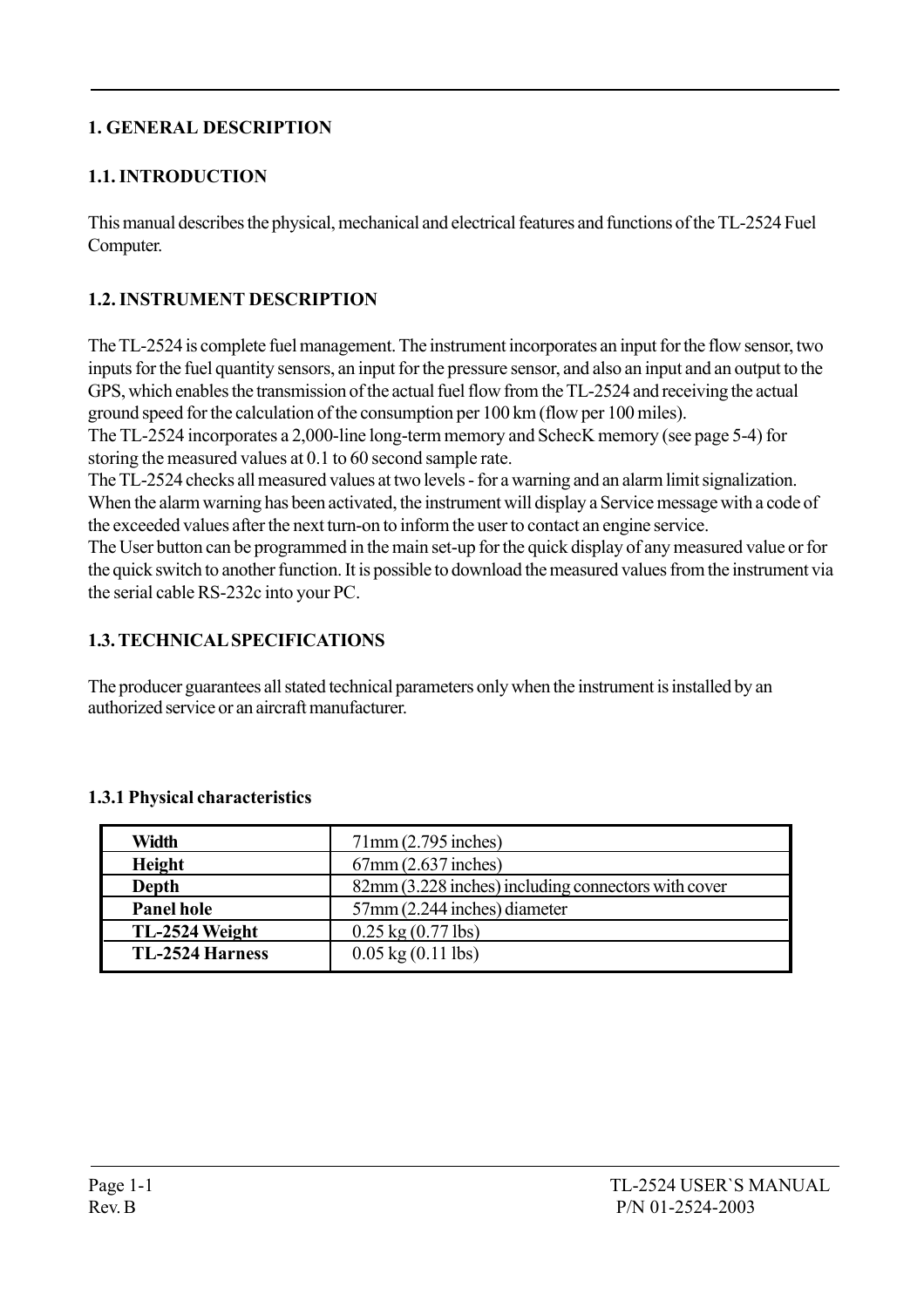#### 1.3.2 General Specifications

| <b>Operating Temperature Range</b> | $-20^{\circ}$ C to $+70^{\circ}$ C          |
|------------------------------------|---------------------------------------------|
| <b>Humidity</b>                    | 95% non-condensing                          |
| <b>Altitude Range</b>              | 4600 meters max.                            |
| <b>Power Range</b>                 | 10.0 to 32.0 Volts                          |
| <b>Max.</b> Signalization          | 30 Volts, 1 Ampere                          |
| <b>Power Consumption</b>           | 0.15 Ampere $\omega$ 14 VDC without sensors |
| <b>Backlight Consumption</b>       | 0.08 Ampere max when ext. power is used     |
| <b>Vibration</b>                   | 5 to 500 Hz                                 |
| <b>Show Rate (LCD Refresh)</b>     | 1 second                                    |

#### 1.3.3 Long-term Memory and Communication

| 0.1 to 60 seconds user selectable            |
|----------------------------------------------|
| <b>Scheck®</b> method                        |
| Flow, Tank level, Pressure (when are used)   |
| 30 years                                     |
| 100 000 hours $\omega$ 1 second storing rate |
| $RS-232c$                                    |
| 38400 bps                                    |
|                                              |

#### 1.3.4 Sensor Parameters

| <b>Flow sensor</b>                  | Any type with positive pulses 8 to 16 Volts                               |
|-------------------------------------|---------------------------------------------------------------------------|
| <b>Fuel quantity sensor passive</b> | Any resistive sensor with 0 to 500 ohm range                              |
| <b>Fuel quantity sensor active</b>  | Any type with output 0.5 to 4.5 Volts FS<br>with $+12$ Volts power supply |
| Fuel pressure sensor passive        | Any resistive sensor with 0 to 500 ohm range                              |
| <b>Fuel pressure sensor active</b>  | Any type with output 0.5 to 4.5 Volts FS<br>with $+5$ Volts power supply  |

#### 1.3.5 Instrument Measured Range / Resolution

| Flow per hour        | 0 to 400L/h @ 8450 K factor / 0.1 liter/hour (0.26US-Gallon/hours) |
|----------------------|--------------------------------------------------------------------|
| Flow per dist.       | 0 to 400L/h @ 8450 K / 0.1 liter/100km (0.26US-Gallon/100 miles)   |
| <b>Fuel quantity</b> | 0 to 999 Liters / 0.1 liter/hour (0.26US-Gallon/hours)             |
| <b>Fuel pressure</b> | 0 to 5 bars $(72.5PSI)/0.01$ bar $(0.14PSI)$                       |
| <b>Engine Hours</b>  | 0 to 9999.5 hours $/ \pm 2$ seconds $\omega$ 1 hour                |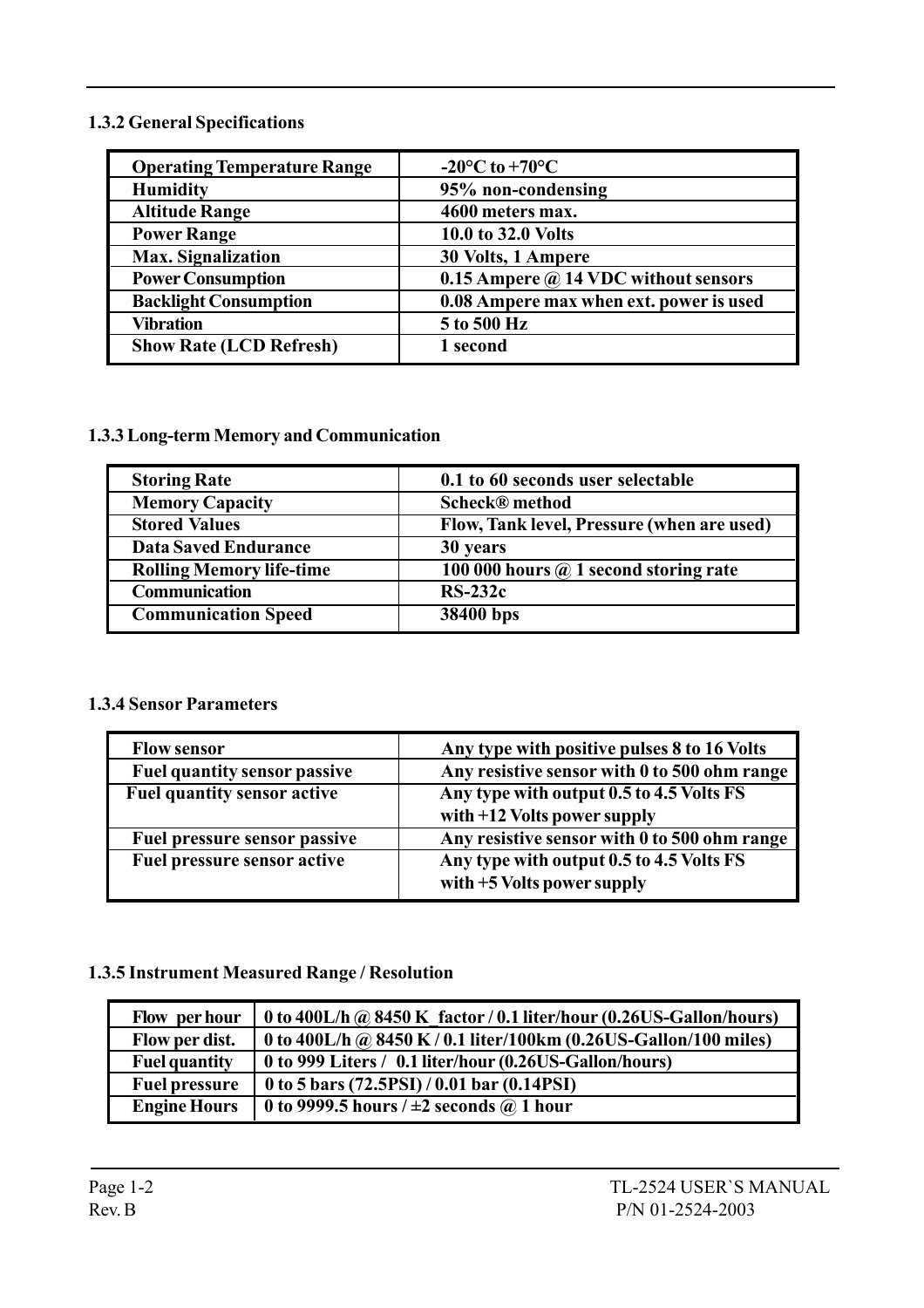#### 1.4. LIMITED CONDITIONS

#### 1.5. LIMITED WARRANTY

 The TL elektronic company warrants this product to be free from defects in materials and manufacture for three years from the date of purchase. TL elektronic will, at its sole option, repair or replace any components that fail in normal use. Such repairs or replacement will be made at no charge to the customer for parts or labour. The customer is, however, responsible for any transportation costs. This warranty does not cover failures due to abuse, misuse, accident or unauthorized alteration or repairs.

THE WARRANTIES AND REMEDIES CONTAINED HEREIN ARE EXCLUSIVE AND IN LIEU OF ALL OTHER WARRANTIES EXPRESS OR IMPLIED OR STATUTORY, INCLUDING ANY LIABILITY ARISING UNDER ANY WARRANTY OF ENCHANT ABILITY OR FITNESS FOR A PARTICULAR PURPOSE, STATUTORY OR OTHERWISE. THIS WARRANTY GIVES YOU SPECIFIC LEGAL RIGHTS, WHICH MAY VARY FROM STATE TO **STATE** 

IN NO EVENT SHALL TL ELEKTRONIC BE LIABLE FOR ANY INCIDENTAL, SPECIAL, INDIRECT OR CONSEQUENTIAL DAMAGES, WHETHER RESULTING FROM THE USE, MISUSE, OR INABILITY TO USE THIS PRODUCT OR FROM DEFECTS IN THE PRODUCT. SOME STATES DO NOT ALLOW THE EXCLUSION OF INCIDENTAL OR CONSEQUENTIAL DAMAGES, SO THE ABOVE LIMITATIONS MAY NOT APPLY TO YOU.

To obtain warranty service, call the TL elektronic Customer Service (+420 49 548 23 92) for a returned merchandise tracking number. The unit should be securely packaged with the tracking number clearly marked on the outside of the package and sent freight prepaid and insured to a TL elektronic warranty service station. A copy of the original sales receipt is required as the proof of purchase for warranty repairs. TL elektronic retains the exclusive right to repair or replace the unit or software or offer a full refund of the purchase price at its sole discretion.

SUCH REMEDY SHALL BE YOUR SOLE AND EXCLUSIVE REMEDY FOR ANY BREACH OF WARRANTY.

#### 1.6. LIMITED OPERATION

This product is not TSO approved as a flight instrument, therefore, the manufacturer will not be held responsible for any damage caused by its use. The selectable quantity fuel datum cannot be used as the only datum and the aircraft must be equipped with a proper fuel indicator. The same counts for the remaining flight time datum, which cannot be used as decisive.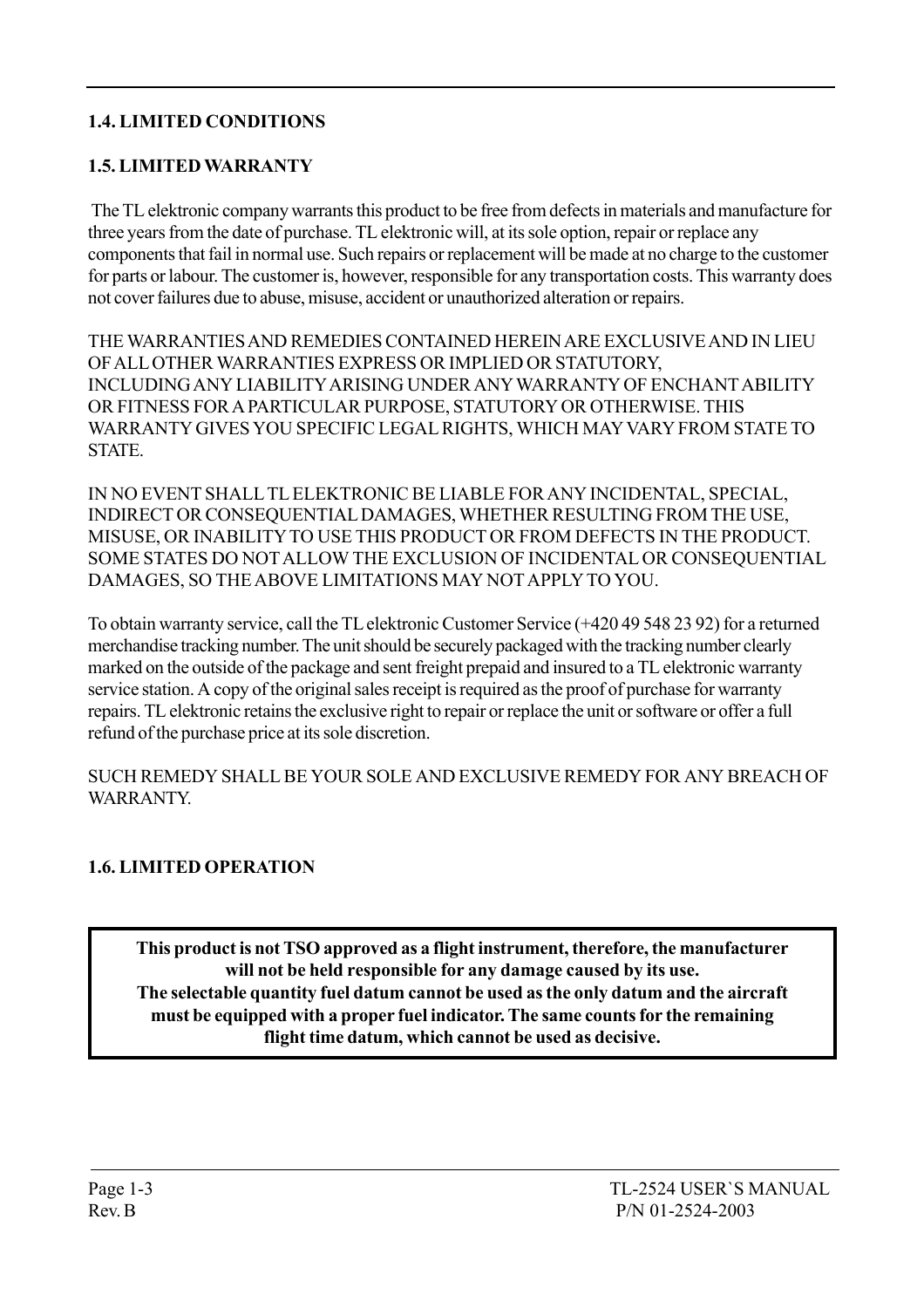### 2. INSTALLATION

#### 2.1 INTRODUCTION

Careful planning and consideration of the suggestions in this section are required to achieve the desired performance and reliability from the TL-2524.

#### 2.2 RACK CONSIDERATION

Plan a location that gives the pilot complete and comfortable access to the entire keypad and that is plainly visible from the pilot's perspective. Check that there is adequate depth for the rack in the instrument panel. A location away from heating vents or other sources of heat generation is optimal.

#### 2.3 INSTALLATION OF ACCESSORIES

Make sure that the sensor connection complies with the configuration set in the instrument according to the main set-up. If not, ask an authorized distributor for the correct sensor setting. Connecting the sensors and other parts must be done properly in order to avoid any damage.

**A** Connect the cables into the connector and use the connector cover. Secure the incoming leads to prevent their effect on the connector in the vertical direction.

#### 2.4 FLOW SENSOR INSTALLATION

If the flow sensor is delivered with the instrument, follow the installation datasheet.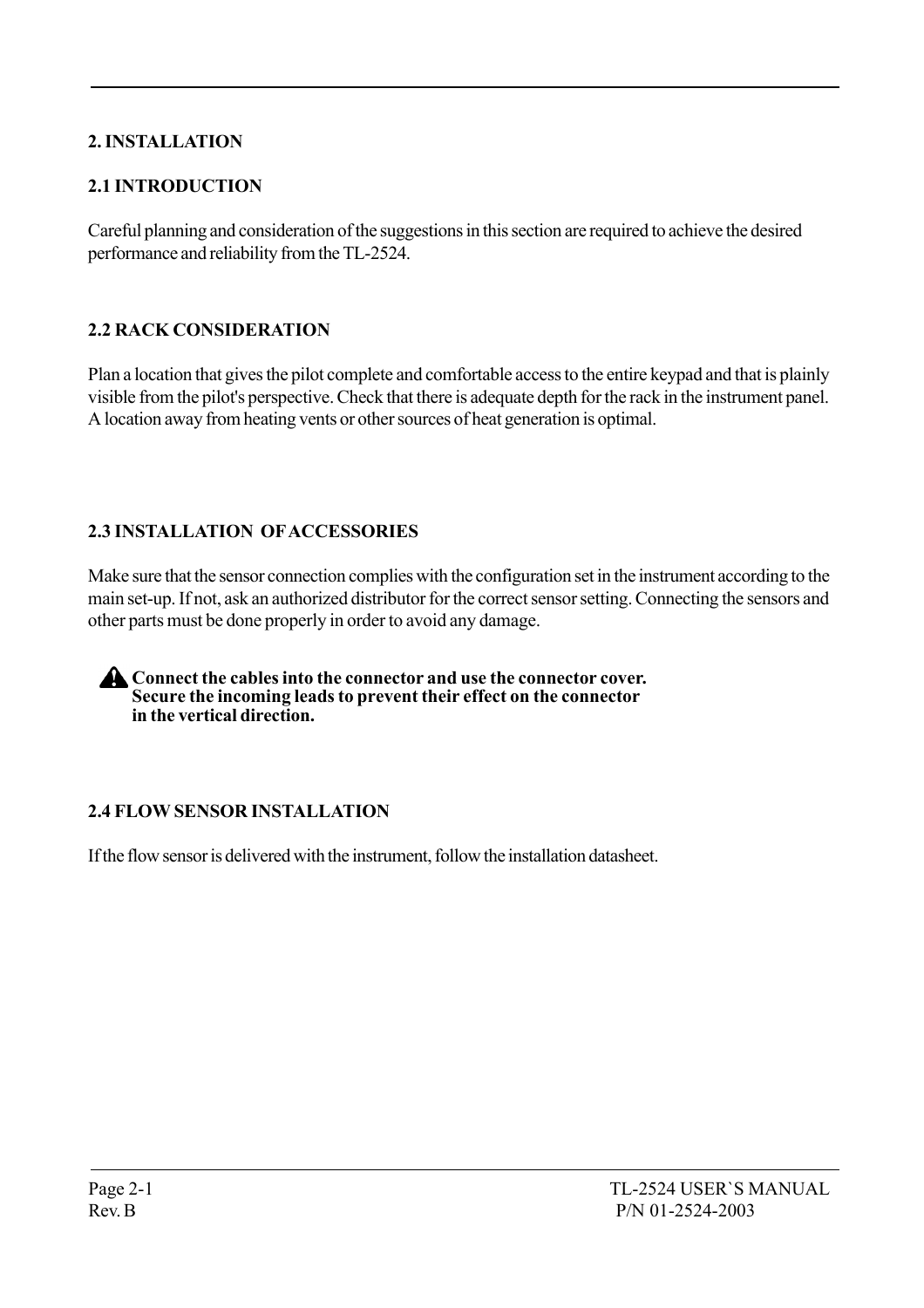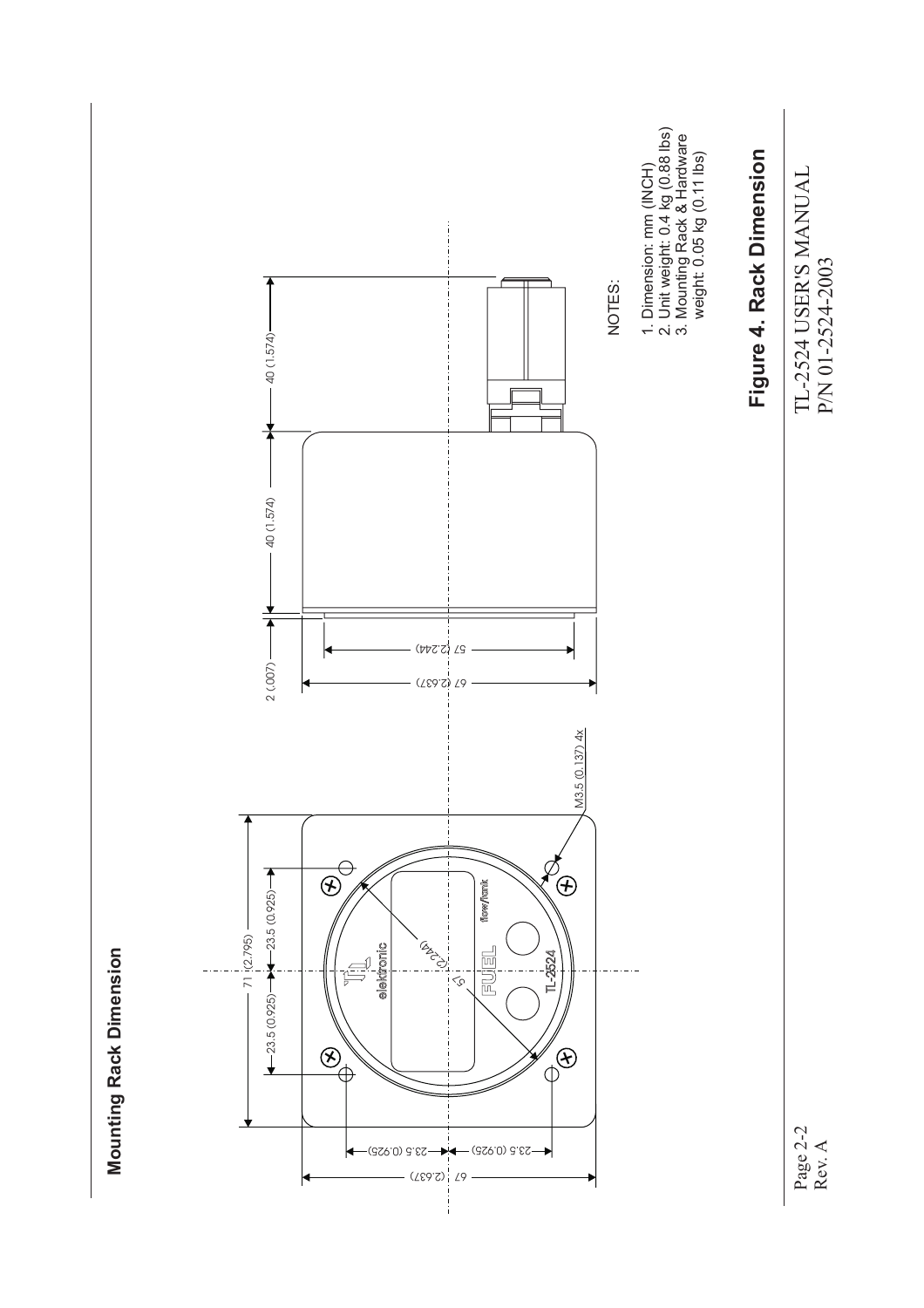#### 3.1 PIN FUNCTION LIST

| Pin             | Pin Name                                          | I/O             |
|-----------------|---------------------------------------------------|-----------------|
| 1               | Left or main tank-fuel level sensor input         | In              |
| $\overline{2}$  | Ground for GPS communication (RS-232)             | $\sim$ $\sim$   |
| $\overline{3}$  | RXD from GPS (RS-232)                             | In              |
| $\overline{4}$  | TXD to GPS (RS-232)                               | Out             |
| 5               | Right tank - fuel level sensor input              | In              |
| 6               | Ground for left and right fuel level sensor       | $\overline{a}$  |
| $\overline{7}$  | Aircraft power                                    | In              |
| 8               | Aircraft ground                                   |                 |
| 9               | Power +12 Volts output for active pressure sensor | Out             |
| 10              | Input for pressure sensor                         | In              |
| 11              | Input for backlight                               | In              |
| 12              | Internal source for backlight                     | Out             |
| $\overline{13}$ | Power $+12$ Volts output for flow sensor          | Out             |
| 14              | Ground for pressure sensor                        | $ -$            |
| 15              | Input for User button                             | In              |
| 16              | Ground for User button input                      | - -             |
| 17              | Input for flow sensor                             | In              |
| 18              | Ground for flow sensor                            |                 |
| $\overline{19}$ | iFamily® communication ISCL                       | $\overline{IO}$ |
| 20              | iFamily® communication ISDA                       | I/O             |
| $\overline{21}$ | Signalization unit                                | Out             |
| 22              | Ground for PC communication (RS-232)              |                 |
| 23              | RXD from PC (RS-232)                              | In              |
| 24              | TXD to PC $(RS-232)$                              | Out             |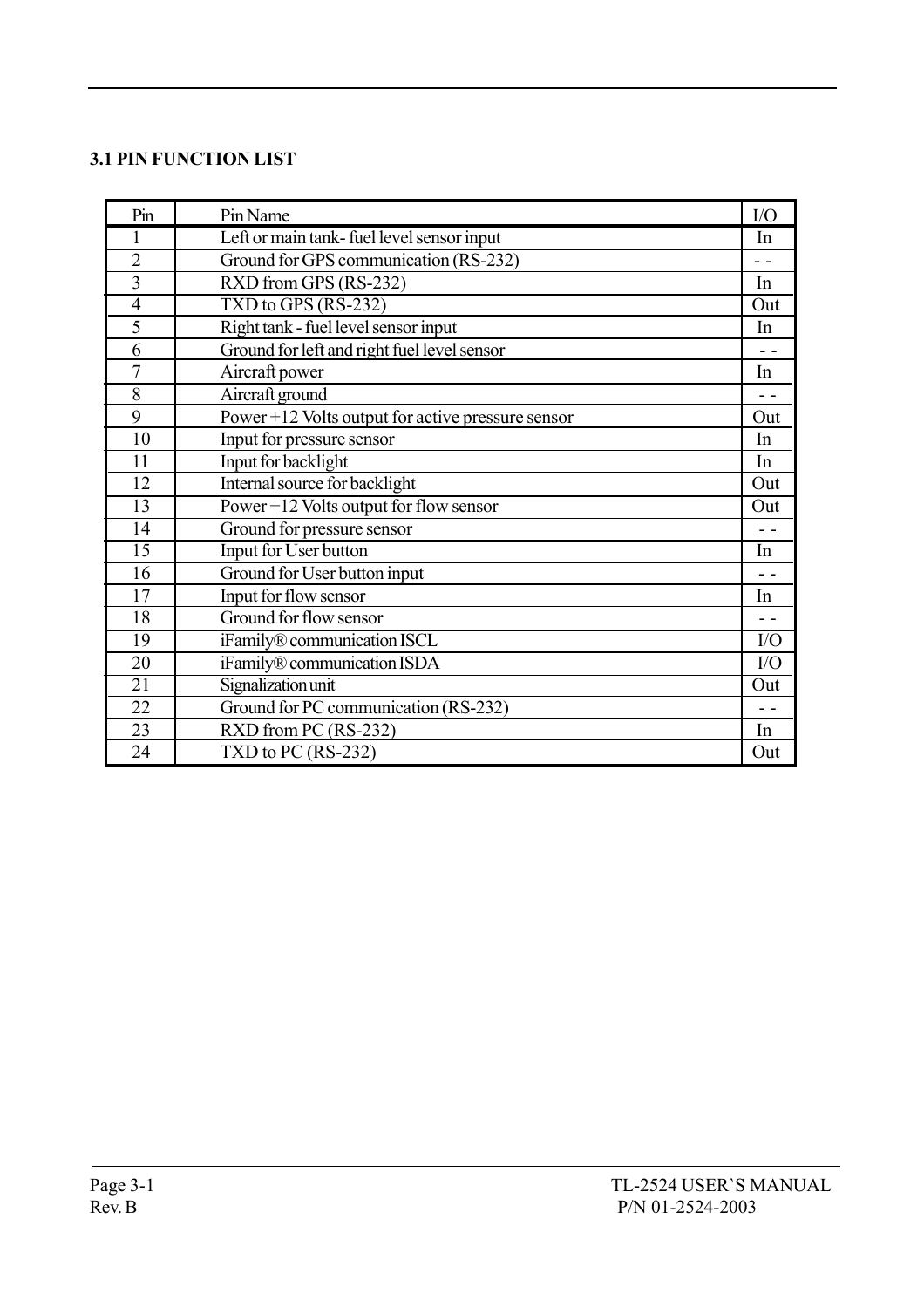

Rev. B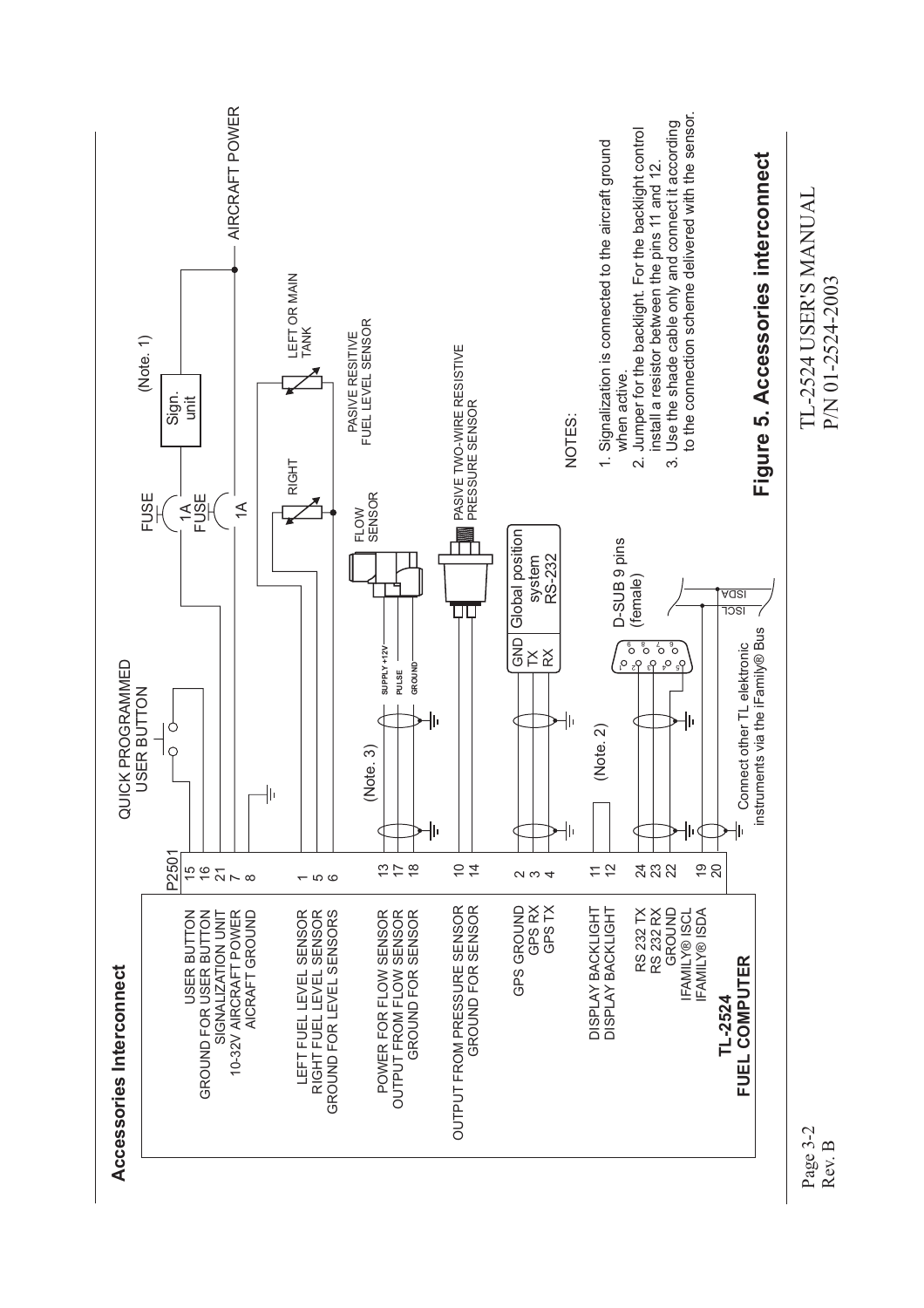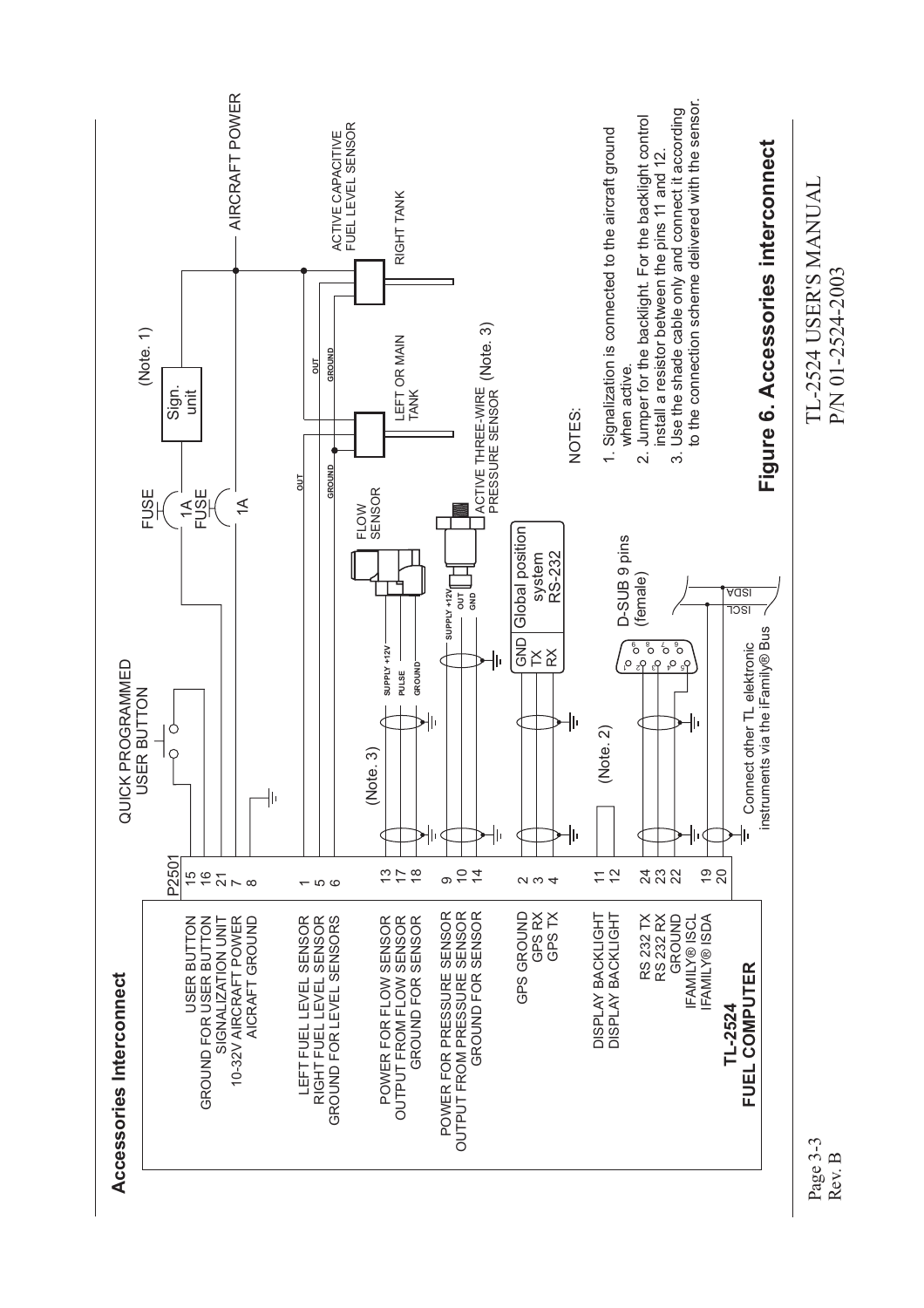

Page 3-4 Rev. B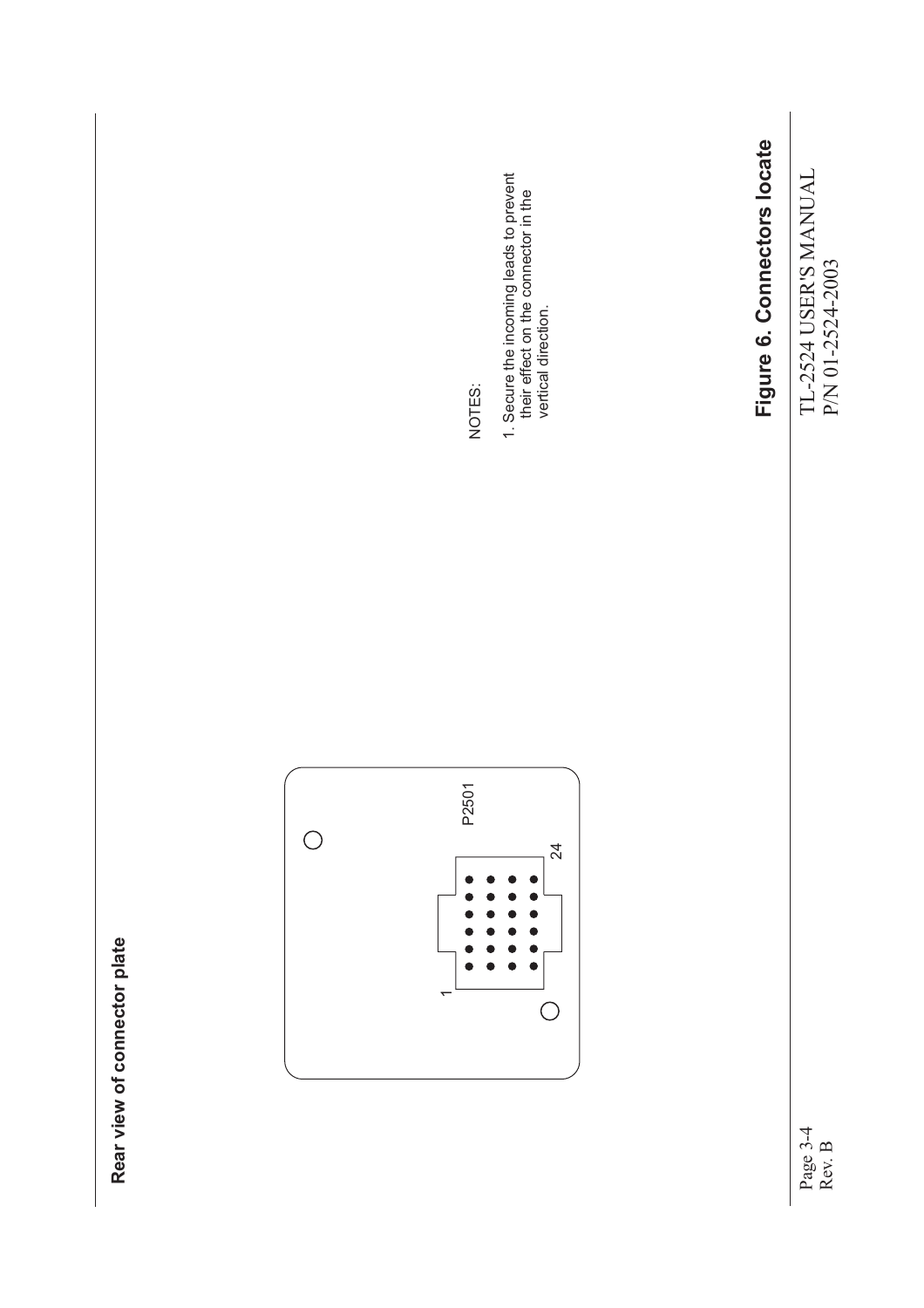#### 4. NAV-MENU DESCRIPTION

#### 4.1 How to Control Instrument via NAV-MENU

There are black labels on the display. Each is affiliated to the left and the right button. Before pressing a button, read the information on the label. Its functions are different in every menu.



The left label is for the Left button. The right label is for the Right button.



To store a value into the memory, press both buttons simultaneously. Release the buttons when the setting arrows vanish.



#### 5 INSTRUMENT SETUP

#### 5.1 First Instrument Turn-on

Before the Fuel Computer starts to indicate you must do the basic setting of language, contrast, units, etc. After the first turnon of the instrument, the "FIRST SETUP" message will show on the display. This set-up must be completed to continue.

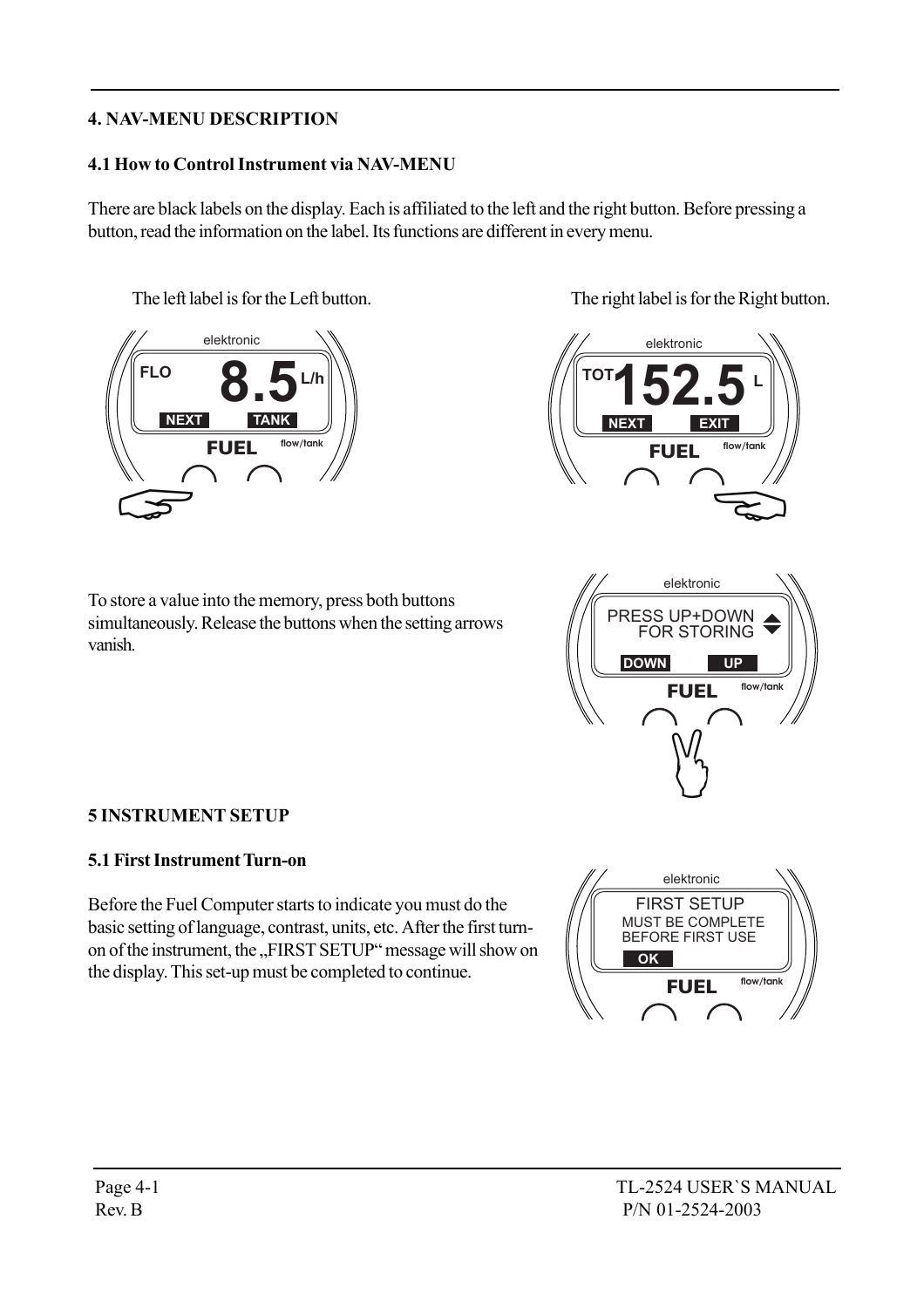#### 5.2 Main Set-up Functions' Description

The table of the instrument configuration steps is shown below (Initial - firmware version 1.1).

| $\boldsymbol{0}$ | <b>LANGUAGE</b>               | Select your language for communication with the instrument.       |
|------------------|-------------------------------|-------------------------------------------------------------------|
| 1                | <b>DISPLAY CONTRAST</b>       | Select contrast of the display.                                   |
| $\overline{2}$   | <b>FLOW UNIT</b>              | Select your local unit for fuel flow.                             |
| 3                | PRESSURE UNIT                 | Select your local unit for fuel pressure.                         |
| $\overline{4}$   | <b>DISTANCE UNIT</b>          | Select your local unit for distance.                              |
| 5                | <b>K-FACTOR</b>               | Insert the value, which is delivered with the sensor.             |
| 6                | TIME OF AVER. FLOW            | Select the time of average instant fuel flow (5 second advised).  |
| $\overline{7}$   | PRESS SENS. TYPE              | Select, which pressure sensor is used. Selecting                  |
|                  |                               | <b>OTHER</b> = means non-calibrated (calibration is required)     |
| 8                | <b>SENSOR TYPE</b>            | Select, which pressure sensor is used. <b>PASSIVE</b> = output    |
|                  | (only when "Other" pressure   | from sensor as resistive, or $ACTIVE =$ output as voltage.        |
|                  | sensor is selected)           |                                                                   |
| 9                | PRESSURE CALIB.               | Go to the calibration of fuel pressure.                           |
|                  | (only when "Other" pressure   |                                                                   |
|                  | sensor is selected)           |                                                                   |
| 10               | <b>LEVEL SENS. TYPE</b>       | Select, which quantity sensor is used. <b>PASSIVE</b> = output    |
|                  |                               | from sensor as resistive, or $ACTIVE =$ output as voltage.        |
| 11               | PRESSURE CALIB.               | Go to the calibration of fuel pressure.                           |
| 12               | <b>CONTENT OF TANK</b>        | Set the Total content of the used tank.                           |
| 13               | <b>QUANTITY CALIB.</b>        | Go to the calibration of the tank.                                |
|                  | (only when active or passive  |                                                                   |
|                  | quantity sensor are selected) |                                                                   |
| 14               | <b>TANK CALIB, STEP</b>       | Select the number of steps for calibration of tank non-linearity. |
|                  | (only when active or passive  |                                                                   |
|                  | quantity sensor are selected) |                                                                   |
| 15               | <b>TANK CALIBRATION</b>       | Start of the tank calibration.                                    |
|                  | (only when active or passive  |                                                                   |
|                  | quantity sensor are selected) |                                                                   |
| 17               | <b>INEXHAUSTIBLE FUEL</b>     | Set the inexhaustible amount of fuel in your tank                 |
| 16               | <b>LOW FUEL WARNING</b>       | Set the minimum level in the tank(s) for warning.                 |
| 17               | <b>OTHER WARNING</b>          | Select other Warning and Alarm for fuel pressure,                 |
|                  |                               | range, endurance etc.                                             |
| 18               | <b>VOICE WARNING</b>          | Enable or disable the voice warning into the headphones           |
|                  |                               | (only with use of our Intercom TL-2424 or Voice Module).          |
| 19               | <b>GPS MODE</b>               | Select NMEA or ARNAV protocol for the communication               |
|                  |                               | with your GPS (consult GPS manual for using the protocol).        |
| 20               | <b>USER BUTTON</b>            | Program your button for these functions:                          |
|                  |                               | <b>SHOW QUANTITY</b> = quick show the quantity of the tank        |
|                  |                               | <b>SHOW INST.FLOW</b> = quick show instant fuel flow              |
| 21               | <b>DELETE</b>                 | The Engine hours, Total used fuel etc. will be deleted.           |
| 22               | <b>INST. ON-LINE</b>          | Check the connected instruments from the TL elektronic            |
|                  |                               | iFamily® that are On-Line.                                        |

All information on this page is subject to change without prior notice. Download the latest version of the manual from www.tl-elektronic.com and compare it with your version of the firmware.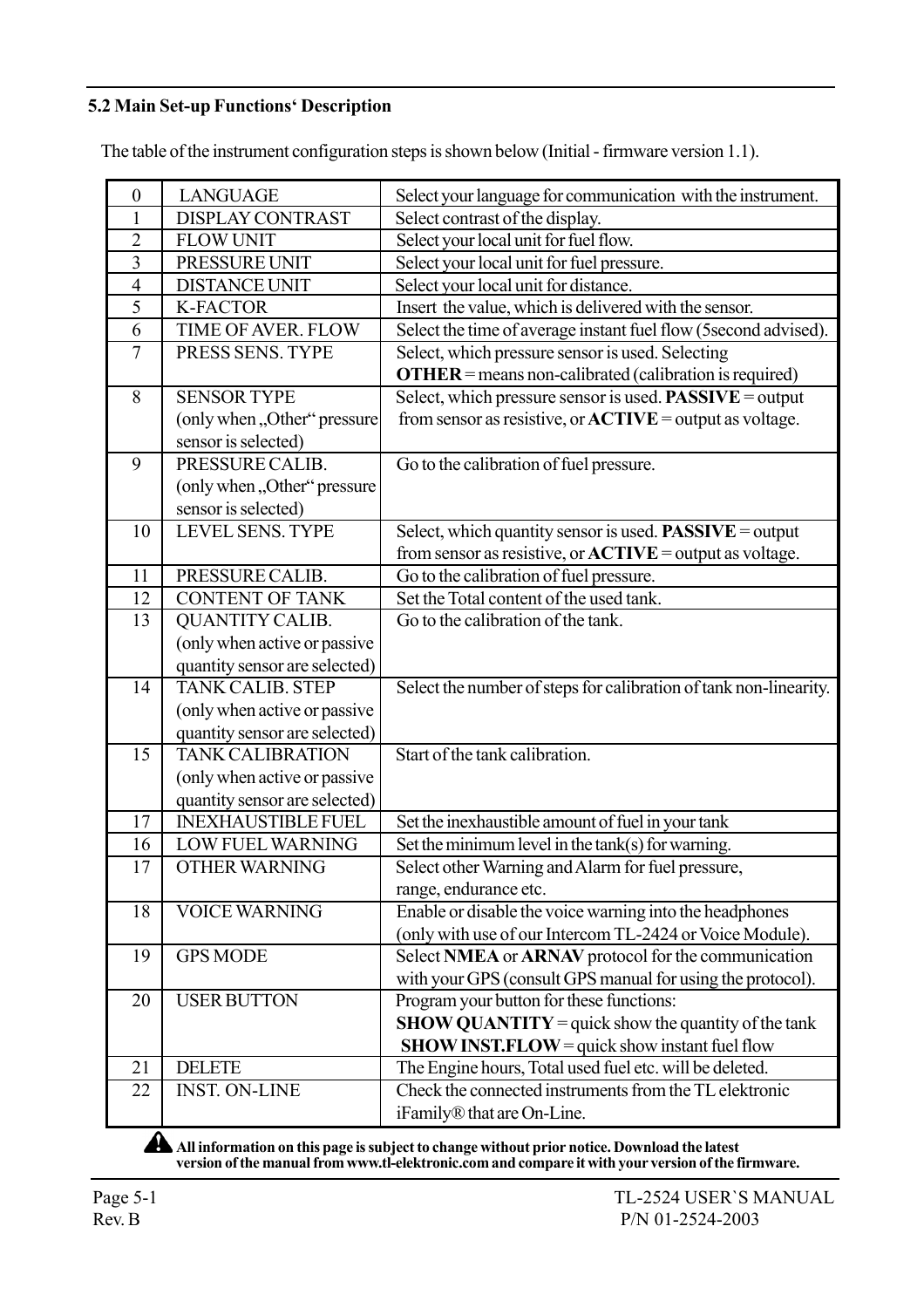#### 5.3 How to Select Units and Enable or Disable Any Function

For selecting the units, use the "Select" button in the Set-up menu. The selected unit is shown inversely on the black background. When the unit has been selected, press the "Continue" button for storing and step to the next configuration.

### 5.4 K\_FACTOR Setting

Each flow transducer outputs a different number of electrical pulses for each liter (gallon) of the fuel that flows through it. This value is called the K\_FACTOR. Before the first use of the Fuel Computer, insert the K\_FACTOR value, which is delivered with the sensor. The installation and the type of engine (carburetor or injection) can affect the K\_FACTOR.

Possible mistakes caused by faulty installing can be eliminated by modifying the K\_FACTOR according to the value table below.

## **MODIFICATION OF K\_FACTOR VALUE**

K\_FACTOR=LAST K\_FACTOR+[((SHOWN VALUE-REAL VALUE)xLAST K\_FACTOR)/REAL VALUE]

For example: The value shown on the display: 2,1 liters The real value of the fuel used: 2,0 liters Calculation:  $K\_FACTOR = 8450 + [(2,1 - 2,0) \times 8450]/2,0]$ 

The new value for calibration is 8873.

**All as Insert the new calculated K-FACTOR into Fuel Computer.** 





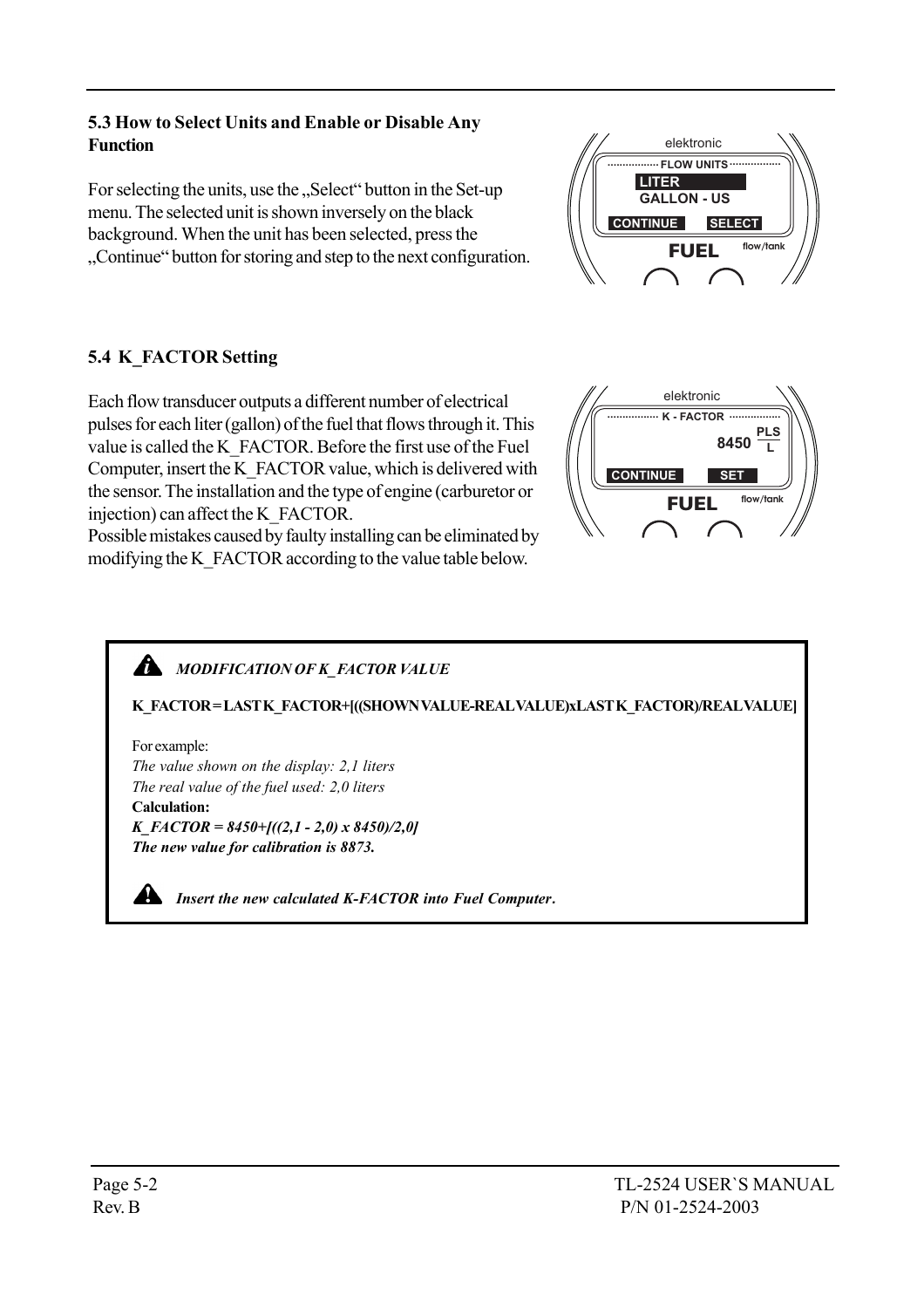Before the calibration you must insert the number of the calibration steps you want to use for the tank calibration. If your tank is of a regular shape, the number of steps can be small. If your tank is of an irregular shape, set the highest possible number of steps. The higher number of steps will offer you a better nonlinearity correction of your tank.

5.5 Tank Non-linearity Correction and Sensor Calibration

# 5.6 Calibration Measuring

Every measured value in each step is averaged for more precise calibration (in case of unstable fuel level). If the progress bar is being continuously reset, you must do the calibration in the place where the fuel level in the tank is in a stable position.

# 5.7 Calibration Steps

After each calibration step, the instrument informs you about the fuel amount that must be drained off the tank and also about the number of steps to be done. If you forget or are not sure how much fuel has been drained, quit this calibration process and turn the instrument off. After turning the instrument on, you can repeat the calibration. Make sure that there is no fuel in the tank after the calibration. In the opposite case, repeat the calibration (only a slight deviation, caused by the instrument's accuracy - 5% of total amount - or by your measuring, can be accepted).

The calibration must be done accurately. An incorrect calibration could cause misleading information about the fuel quantity and, thus, endanger your life or the lives of your passengers.

**ALCO** TL electronic does not hold any responsibility for the calibration carried out by the user and for information about the fuel amount in the tank displayed on the instrument.

# 5.8 Checking Input Resolution

If the change of voltage or resistance at the level sensor output is lower than the minimum input resolution, the warning message will show on the display. In this case, you must quit the calibration process and check the parameters of your sensor and/or its proper function in the tank.







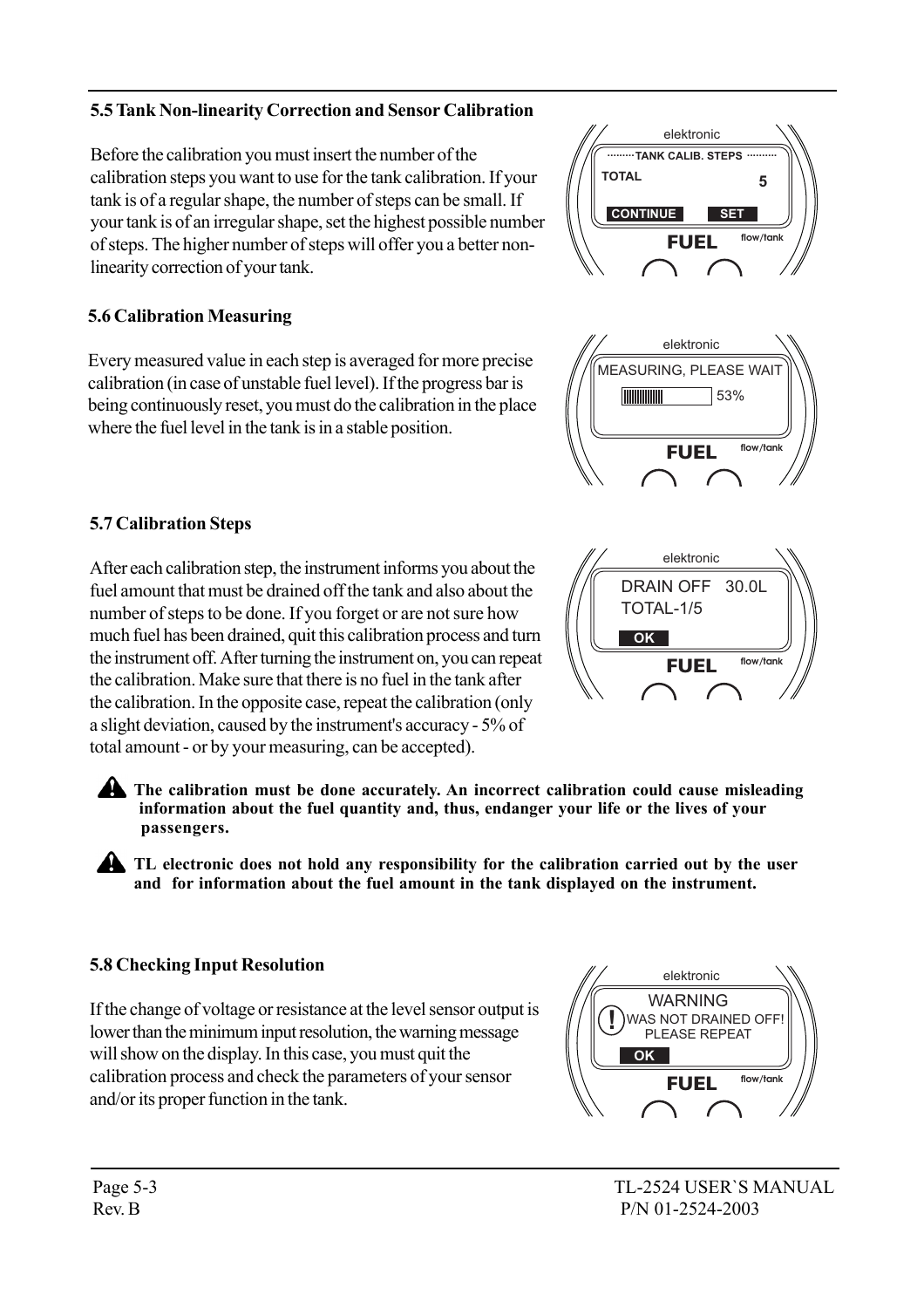#### 5.9 Low Fuel Warning

This alarm should be set as a reminder (e.g. 5 liters) that will inform you on reaching the minimum fuel amount. When the fuel amount gets lower than the preset limit, the message "FUEL" will be blinking. Also the alarm signalization is activated. The alarm signalization can be deactivated by pressing the right or the left button. In case of the low fuel amount, the message ..FUEL<sup>\*</sup> will show, see point 6.4.

#### 5.10 Data Format for GPS Communication

For receiving the data from the GPS, it is necessary to configure the Fuel Computer TL-2524. The data transmitted from the Fuel Computer to the GPS are used for calculating the fuel plan and the data received from the GPS are used for calculating the instant fuel consumption in liters/100km (gallons/100miles) and also for calculating the endurance in km or miles. If the TL-2524 is not receiving data from the GPS, the menu with this information will not show on the display. Check the following settings and





check that the GPS receive wire is connected to the proper pin on the GPS.

It is important to set the format of communication. Prefer the ARNAV format with the 9600Bd speed. If your GPS offers only the NMEA format, in most cases your instrument will get information only from the GPS.

### 5.11 User Button

When pressed, the external User button offers you the possibility of programming to quick show or quick switch to the selected menu. After releasing the button, you will get back the measured value indication. For example - if you have set "SHOW QUANTITY", after pressing the button you can monitor the actual fuel consumption till releasing the button.

### 5.12 iFamily® and Other Connecting Devices

As the first of aircraft instruments, the TL-2524 offers you the possibility of connecting with other instruments from the TL elektronic family, in order to gain simultaneous recording of the measured values, mass PC download of all connected instruments etc. via one cable. If some other instruments or the GPS are connected to the reserved inputs, this menu shows each connected instrument. It also enables checking the connected instruments and devices.



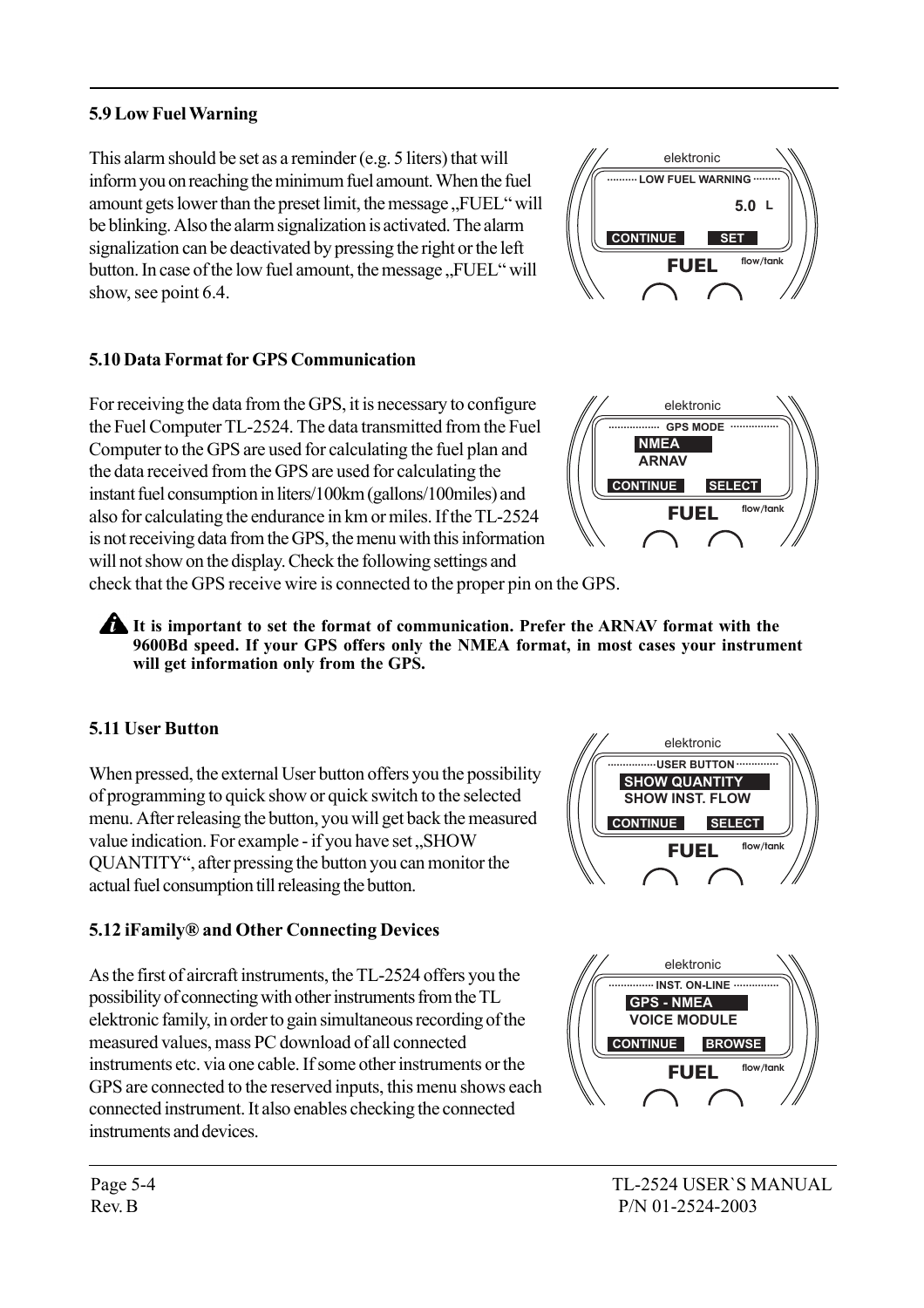#### 6. OPERATIONAL MANUAL

### 6.1. Left Menu Description

The left main menu shows the information about the instant and average fuel flow etc. according to the table below.

#### Left Menu (Initial firmware version 1.0)

| <b>First</b> | <b>Second</b> | <b>Description</b>                                                      |  |
|--------------|---------------|-------------------------------------------------------------------------|--|
| <b>FLO</b>   |               | Flow - instant fuel flow at liters/hour (gallons/hour)                  |  |
| <b>FLO</b>   |               | Flow - instant fuel flow at liters/100km (gallons/100miles)             |  |
|              |               | (only when the GPS is connected and the instrument receives the correct |  |
|              |               | format)                                                                 |  |
| AVE          |               | Average - average value of fuel flow                                    |  |
| FP           |               | Fuel Pressure - fuel pressure                                           |  |
| <b>EDR</b>   |               | Endurance - Time of endurance calculated from instant flow and quantity |  |
|              | <b>TOT</b>    | Total fuel used                                                         |  |
|              | <b>TIM</b>    | Total engine hours                                                      |  |
|              | <b>DELETE</b> | Delete the flow average value                                           |  |
|              | EXIT          | Exit from second menu                                                   |  |

All information on this page is subject to change without prior notice. Download the latest version of the manual from www.tl-elektronic.com and compare with you version of firmware.

#### 6.1.1 Second Menu

The "OTHER" dialog will show on the display after pressing the left button. If you press, YES<sup>\*</sup> in this dialog, the instrument will go to the second menu where you can get the information about total engine hours etc.



### 6.2 Deleting Average Value

The second menu includes a dialog for deleting the average or the maximum consumption. If you press, YES<sup>"</sup> on this dialog, the average or the maximum values will be deleted. Please note that this datum is the long-term average consumption and is calculated from the moment of the last delete. If you have made any changes in the engine system (e.g. propeller setting etc.), it is necessary to delete this long-term average datum. In other case, the change in consumption will show after a longer period of time.



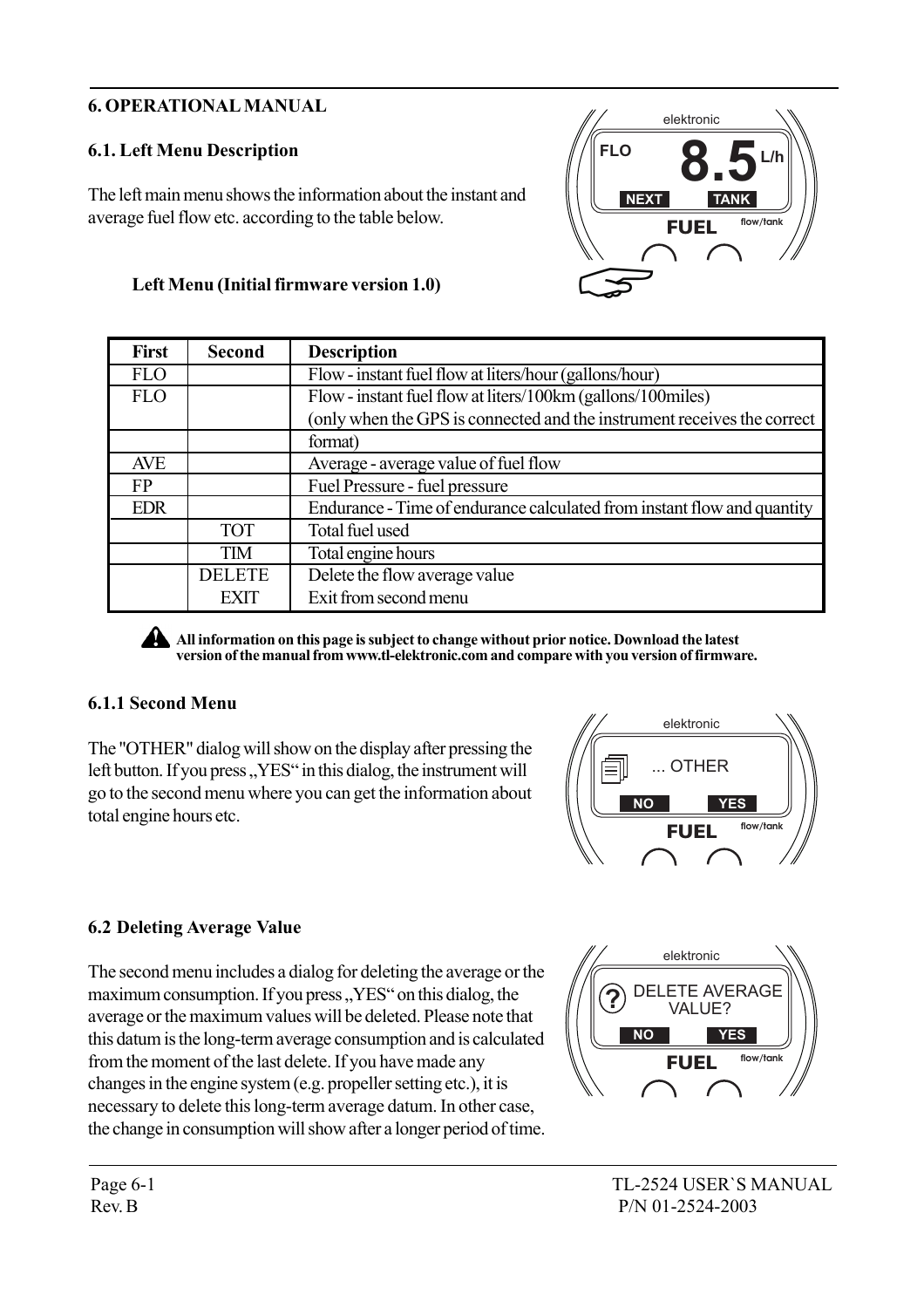#### 6.2 Right Menu Description

The right menu shows the information about the quantity of fuel in the tank according to the table below.



#### Right Menu (Initial firmware version 1.0)

| <b>First</b> | <b>Second</b> | <b>Description</b>                   |  |
|--------------|---------------|--------------------------------------|--|
| <b>TOTAL</b> |               | Total quantity (of both tank)        |  |
| <b>LEFT</b>  |               | Average - average value of fuel flow |  |
|              |               | (when two tanks are selected)        |  |
| <b>RIGHT</b> |               | Fuel Pressure - fuel pressure        |  |
|              |               | (when two tanks are selected)        |  |
| <b>EXIT</b>  |               | Exit from the menu                   |  |

All information on this page is subject to change without prior notice. Download the latest version of the manual from www.tl-elektronic.com and compare with you version of firmware.

#### 6.2.1 Exit from Right Menu

The "Exit" dialog will show on the display after pressing the left button for a few times. If you press, YES<sup>\*</sup> in this dialog, the instrument will go to the Left menu.

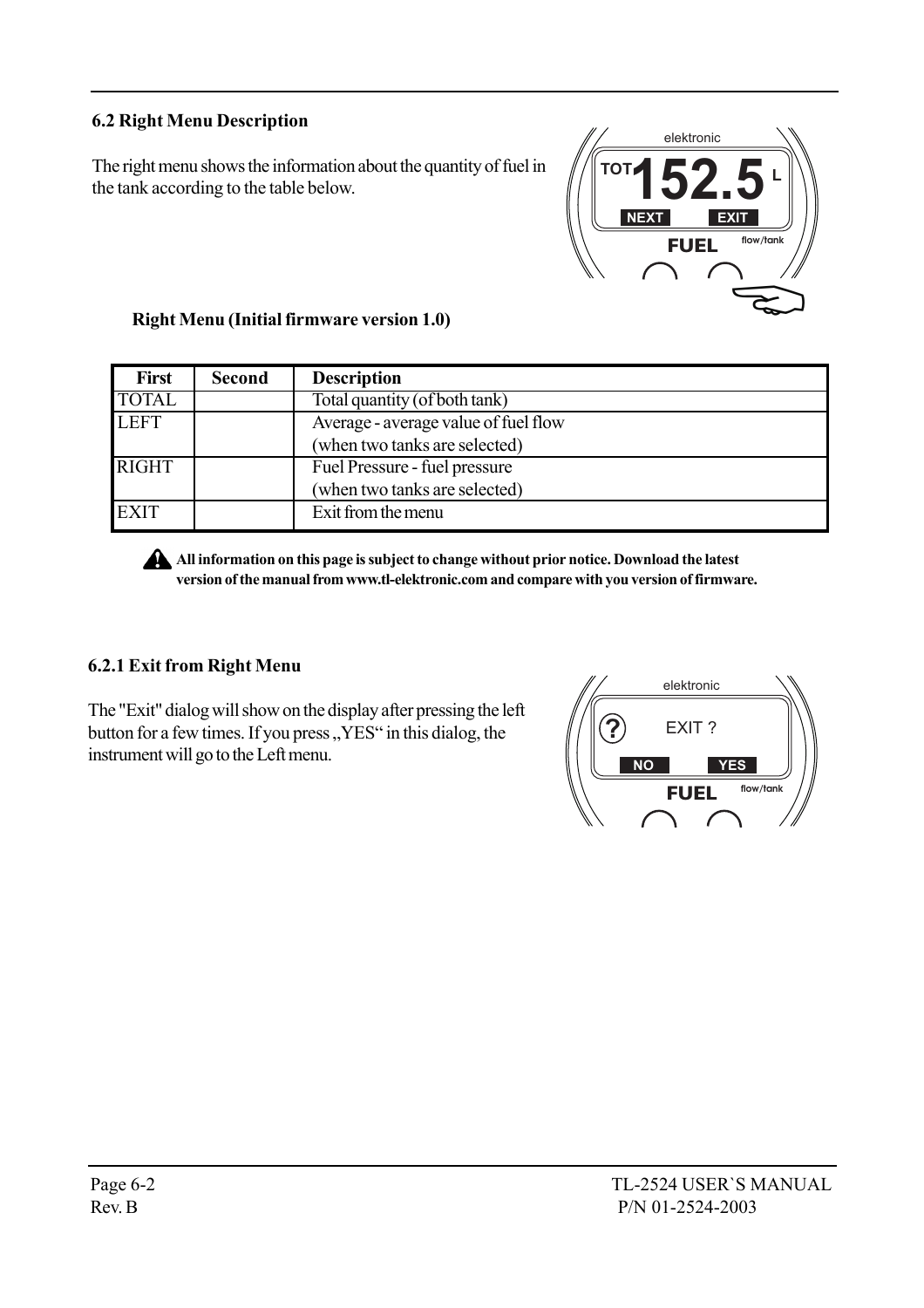#### 6.3 How to Change Configuration

If you want to change e.g. units or contrast, press and hold both buttons and turn the instrument on. The "SETUP" message will show on the display. Press "OK" and go to the Instrument Setup.

**OK NO** FUEL **flow/tank SETUP** SETUP CONTINUE?

elektronic

**A** Note that any unauthorized change of values in the Setup can cause a defect of the instrument. An incorrect change of the calibration could endanger your life and the lives of your passengers.

#### 6.4 Memory Displaying

The inverted symbol [M] (on the black background) shown on the right indicates that the maximum values or the memory data are displayed.



**FP ----**

**NEXT TANK**

FUEL **flow/tank**

**bar**

elektronic

#### 6.5 Disconnected Sensor

When any sensor is disconnected or is out of range, the [----] message will show on the display.

#### 6.6 Low Fuel Warning

This alarm informs you about the low quantity in your tank. If the fuel amount is lower (the Alarm Limit is exceeded) the alarm signalization will start blinking. Pushing any button will stop the blinking and turn the alarm signalization off. Also for the period of time when the fuel amount is low, the "FUEL" message will be displayed. The minimum fuel amount can be set according to the point 5.9.

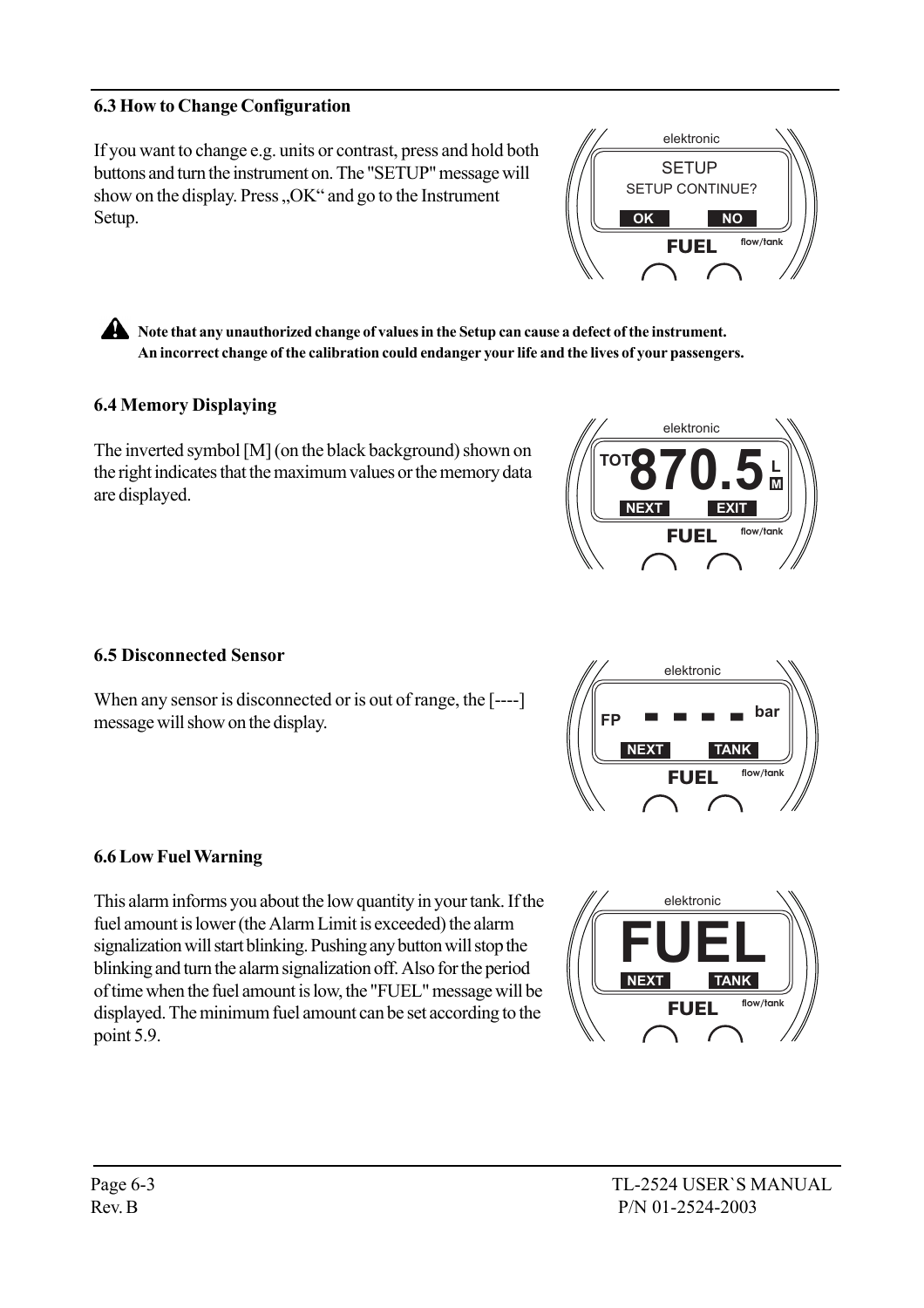#### 7.1 SchecKÆ memory description

The TL-2524 includes a 2,000 lines long-term memory and SchecK memory for storing of measured values in the 0.1 to 60 second sample rate. The measured data you can be downloaded via a standard PC serial cable RS-232 into a Laptop or Personal Computer.



Cases 1 to 20 include 60 lines of exceeded limit values and engine hours when the values were exceeded.



In this version it is possible to read last 20 exceeded records at total operational time.